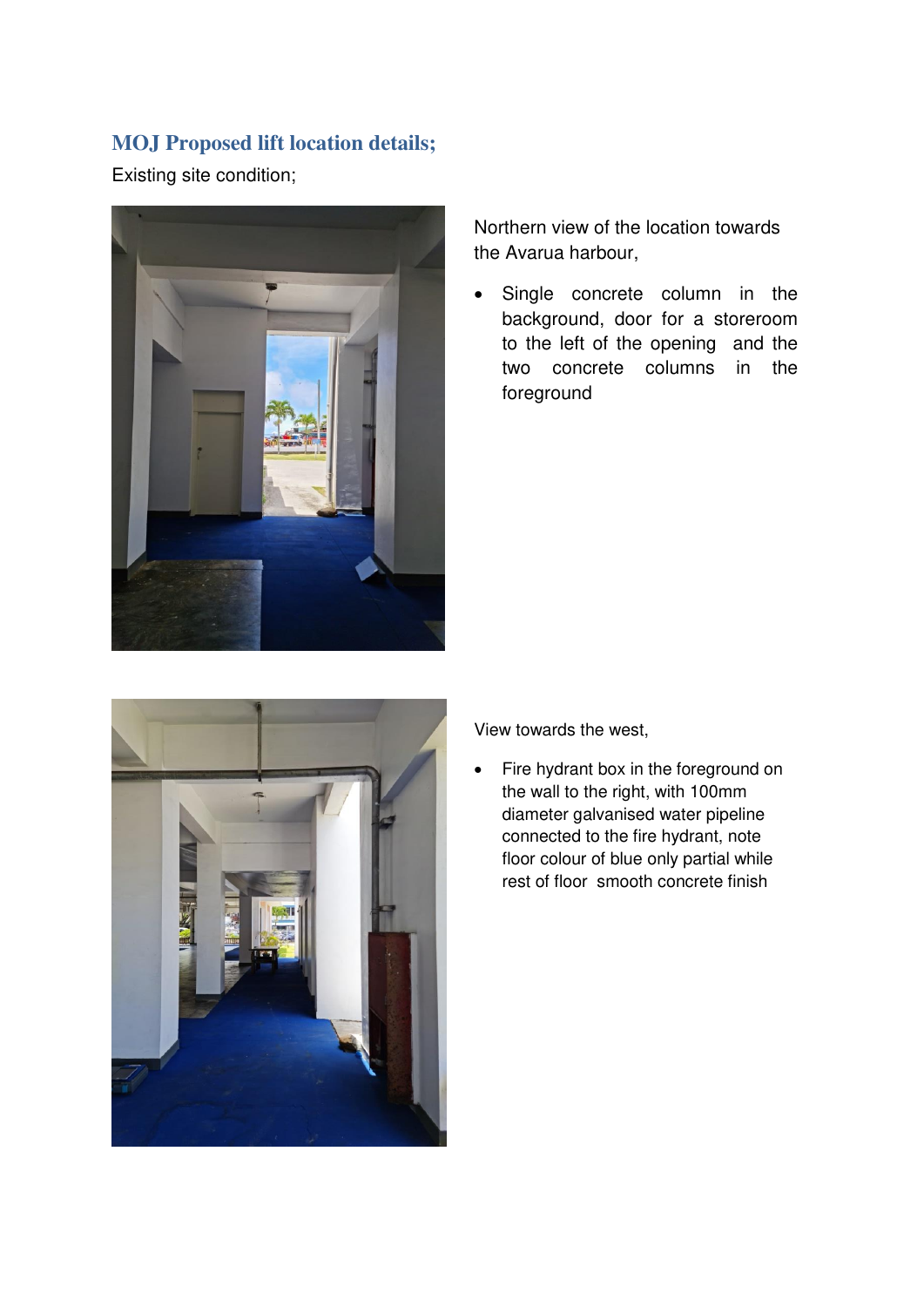

The overhead air condition unit will be directly in the entrance way of the lift, and the condensation from the unit is now dripping directly on to the floor which can be hazardous to the users of the lift.



Frontal view of the lift location with the opening to the east of the stairway